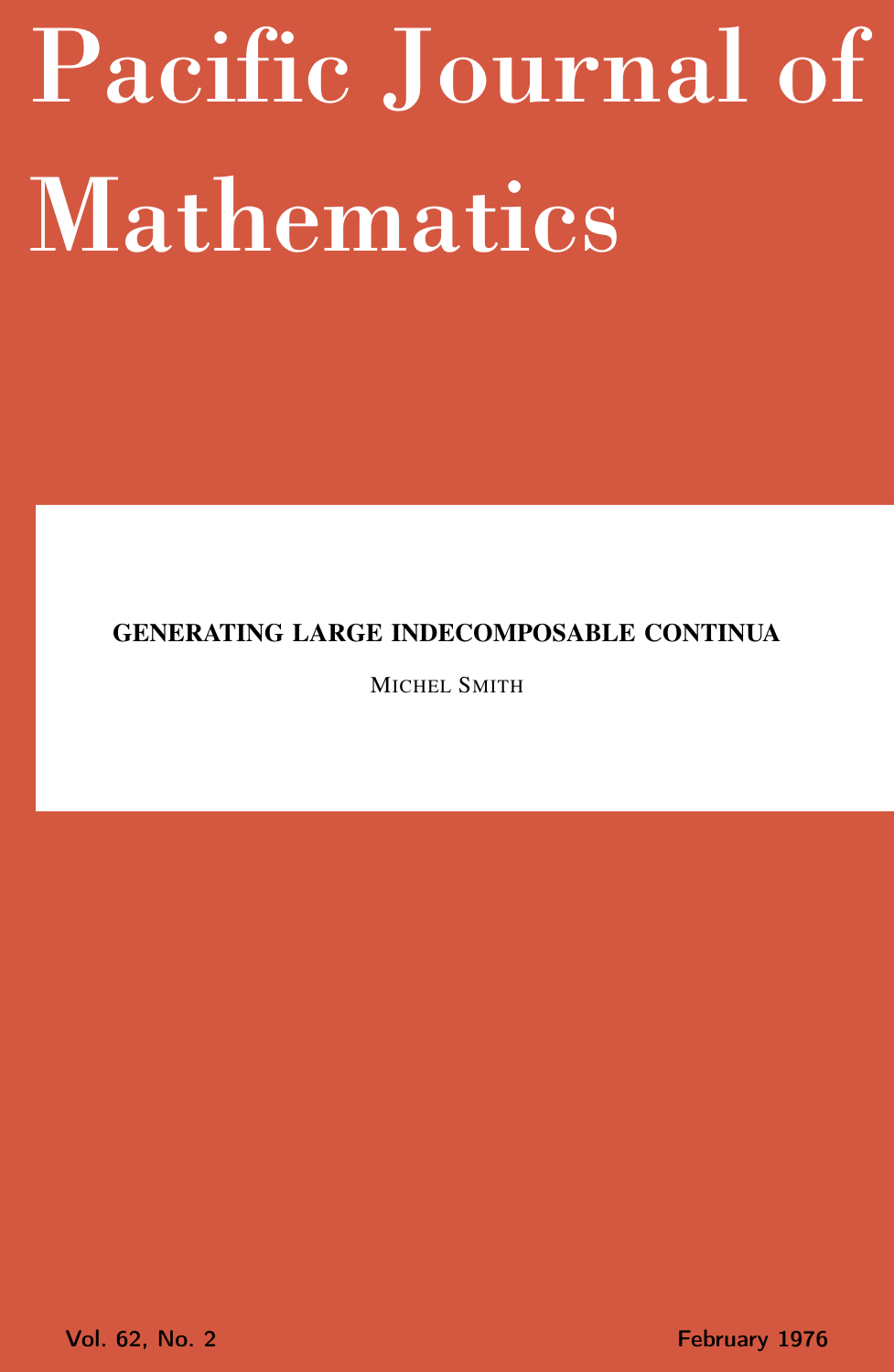# GENERATING LARGE INDECOMPOSABLE CONTINUA

## MICHEL SMITH

It has been shown by D. P. Bellamy that every metric continuum is homeomorphic to a retract of some metric indecomposable continuum. This result was later extended by G. R. Gordh who proved a similar theorem in the non-metric case. In the present paper a different technique is used to generate such continua.

It is shown that if  $\alpha$  is an infinite cardinal number then there is an indecomposable continuum with  $2^{\alpha}$  composants and if I a (non-metric) continuum then  $I$  is homeomorphic to a retract of such a continuum. An indecomposable continuum is constructed such that if  $C$  is a composant of it and  $H$  is an infinite subset of  $C$  then  $C$  contains a limit point of H. Finally a non-metric continuum is found so that each proper subcontinuum of it is metric.

Definitions and notations. A continuum is a compact connected Hausdorff space. Suppose A is a well ordered set, for each  $a \in A$  M<sub>a</sub> is a topological space, and if  $a < b$  in A  $\theta_a^b$  is a continuous function from  $M_b$  onto  $M_a$  so that if  $a < b < c$  in A then  $\theta_a^b \circ \theta_b^c = \theta_a^c$ . The space M is the inverse limit  $M = \lim \{M_a, \theta\}_{a \in A}$  means that M is the topological space to which the point  $P$  belongs if and only if  $P$  is a function from A into  $\bigcup_{a \in A} \{M_a\}$  so that  $P_a \in M_a$  and if  $a < b$  in A then  $\theta_a^b(P_b) = P_a$ . R is a region in M means that there is an element  $a \in A$ and an open set  $S \subseteq M_a$  so that  $R = {P | P_a \in S}$ .  $P_a$  denotes the function from M into  $M_a$  so that  $P_a(P) = P_a$ . If  $S = \prod_{a \in A} S_a$  is a product space then  $x = \{x_a\}_{a \in A}$  denotes the point of S so that  $x_a \in S_a$ , and  $\pi_a$  denotes the function from S into  $S_a$  so that  $\pi_a(x) = x_a$ . If  $\alpha$  is an ordinal number  $\Pi_{i \leq \alpha}$  [0, 1], denotes the cartesian product of  $\alpha$  copies of the interval [0, 1]. If  $M = \lim \{ M_a, \theta \}_{a \in A}$  and for each  $a \in A M_a$  is a continuum then M is a continuum. Also if for each  $a \in A$ ,  $M_a$  is an indecomposable continuum then so is  $M$ . For theorems concerning inverse limits the reader should consult [2].

THEOREM 1. Suppose M is a compact continuum,  $\alpha$  is a well ordered set with no last element, M is the inverse limit  $M = \lim \{M_a, \theta\}_{a \in \alpha}$  of a collection of Hausdorff continua, and for each  $a \in \alpha$  there is a subcontinuum  $I_a$  of  $M_a$  so that:

(1)  $\theta_a^b(I_b) = M_a$  for  $a < b$  in  $\alpha$ , and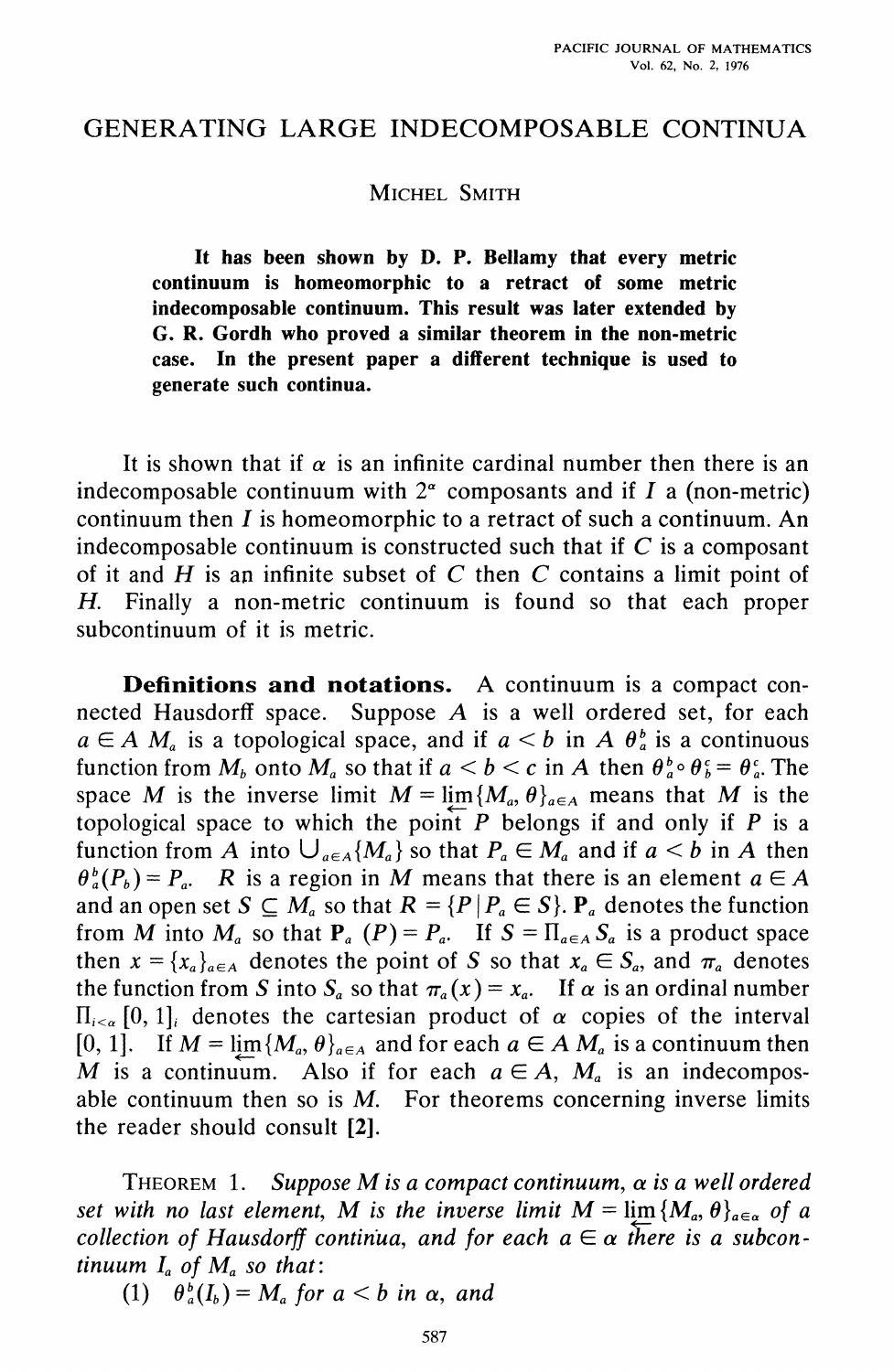

(2) if I is a subcontinuum of  $M_a$  intersecting  $I_a$  and  $M_a - I_a$  then I contains  $I<sub>a</sub>$ . Then M is indecomposable.

Suppose  $a \in \alpha$  and P is a point of  $M_a - I_a$ . Then there is a Proof. subcontinuum V of  $M_a$  which is irreducible from the point P to  $I_a$ . The set  $V - I_a \cap V$  is connected and  $\overline{V - I_a \cap V} = V$ . From condition (2) it follows that  $I_a \subseteq V$ , so  $I_a \subset V = \overline{V - I_a \cap V} \subset \overline{M - I_a}$ .

Now suppose  $M$  is the union of two proper subcontinua  $H$  and Let  $P$  be a point of  $H$  not in  $K$  and let  $Q$  be a point of  $K$  not in K. There exists an element  $a \in \alpha$  and mutually exclusive regions  $R_a$ Н. and  $S_a$  of  $M_a$  containing  $P_a$  and  $Q_a$  respectively so that  $R = \{x \mid x_a \in R_a\}$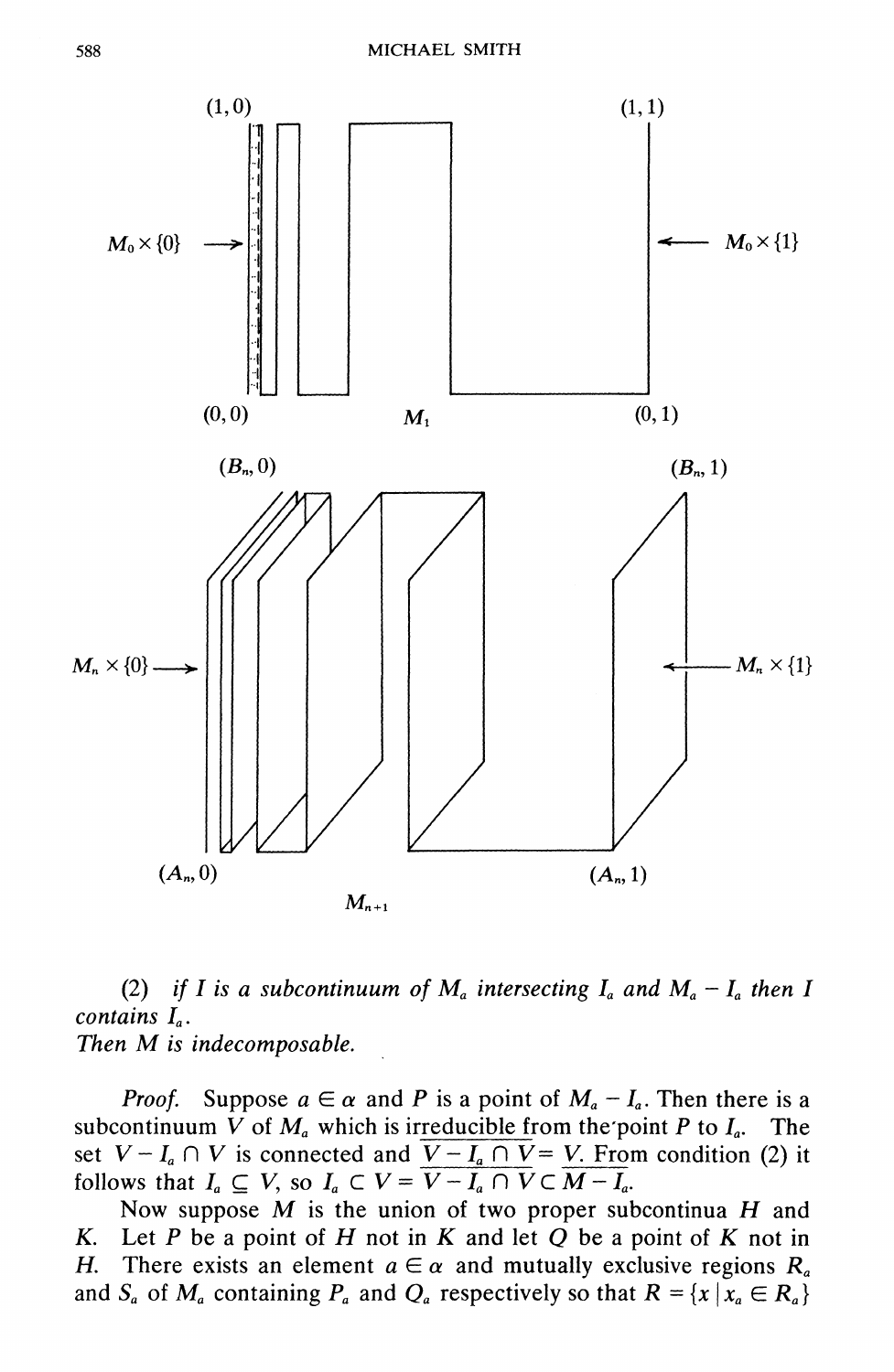does not intersect K and  $S = \{x \mid x_a \in S_a\}$  does not intersect H. Thus R and S are mutually exclusive open sets in  $M$  containing  $P$  and  $Q$ respectively. It follows from the above and condition (1) that  $\theta_a^{(a+1)^{-1}}(R_a)$ and  $\theta_a^{(a+1)^{-1}}(S_a)$  are mutually exclusive open sets in  $M_{a+1}$  and each intersects both  $I_{a+1}$  and  $M_{a+1} - I_{a+1}$ . So  $P_{a+1}(H)$  and  $P_{a+1}(K)$  both intersect  $I_{a+1}$  and  $M_{a+1}-I_{a+1}$ . So by condition (2)  $I_{a+1}$  is a subset of both  $P_{a+1}(H)$ and  $P_{a+1}(K)$ . But then  $P_a(K) = M_a = P_a(H)$ , since  $P_a = \theta_a^{a+1} \circ P_{a+1}$ , which is a contradiction. Thus  $M$  is indecomposable.

THEOREM 2. If *a* is an infinite cardinal number, there is an indecomposable continuum  $M$  with  $2<sup>4</sup>$  composants.

*Proof.* Let  $\alpha$  be the first ordinal number so that  $|\alpha| = q$ . The continuum M will be constructed as an inverse limit of  $\alpha$  irreducible continua. Let  $M_0 = [0, 1]$ . Let  $M_1$  be the subcontinuum of  $[0, 1] \times [0, 1]$ so that

$$
M_1 = (M_0 \times \{0\}) \cup \left( \bigcup_{i=0}^{\infty} \left[ \left( M_0 \times \left\{ \frac{1}{2i+1} \right\} \right) \cup \left( \{0\} \times \left[ \frac{1}{2i+2}, \frac{1}{2i+1} \right] \right) \right] \right)
$$
  

$$
\cup \left( \bigcup_{i=1}^{\infty} \left[ \left( M_0 \times \left\{ \frac{1}{2i} \right\} \right) \cup \left( \{1\} \times \left[ \frac{1}{2i+1}, \frac{1}{2i} \right] \right) \right] \right).
$$

The continuum  $M_1$  is the union of countably many copies of  $M_0$  and countably many arcs. If  $A_1 = (0, 0)$  and  $B_1 = (1, 1)$  then  $M_1$  is irreducible from  $A_1$  to  $B_1$ . Let  $\theta_0^1$  be the function from  $M_1$  onto  $M_0$  so that  $\theta_0^1(P_1, P_2) = P_1.$ 

Suppose that  $b < \alpha$  and that  $M_a$  and  $\theta_c^a$  have been defined for  $c < a < b$  so that  $M_a$  is a subcontinuum of  $\Pi_{a \le a} [0, 1]$  which is irreducible from the point  $A_a = \{0\}_{a \le a}$  to the point  $B_a = \{1\}_{a \le a}$ , and  $\theta_c^a$  is a function from  $M_a$  onto  $M_c$  so that  $\theta_c^a({x_i})_{i\leq a} = {x_i}_{i\leq c}$ . Suppose that b is not a limit ordinal,  $b = a + 1$  for some  $a < \alpha$ . Let  $M_b$  be the subcontinuum of  $\Pi_{i\leq b}$  [0, 1], so that

$$
[*]
$$
\n
$$
M_{b} = (M_{a} \times \{0\}) \cup \left( \bigcup_{i=0}^{\infty} \left[ \left( M_{a} \times \left\{ \frac{1}{2i+1} \right\} \right) \right] \right)
$$
\n
$$
\cup \left( \{A\} \times \left[ \frac{1}{2i+2}, \frac{1}{2i+1} \right] \right) \right)
$$
\n
$$
\cup \left( \bigcup_{i=1}^{\infty} \left[ \left( M_{a} \times \left\{ \frac{1}{2i} \right\} \right) \cup \left( \{B_{a}\} \times \left[ \frac{1}{2i+1}, \frac{1}{2i} \right] \right) \right] \right).
$$

The continuum  $M_b$  is the union of countably many copies of  $M_a$  and countably many arcs.  $M_b$  is irreducible from any point of  $(M_a \times \{0\})$  to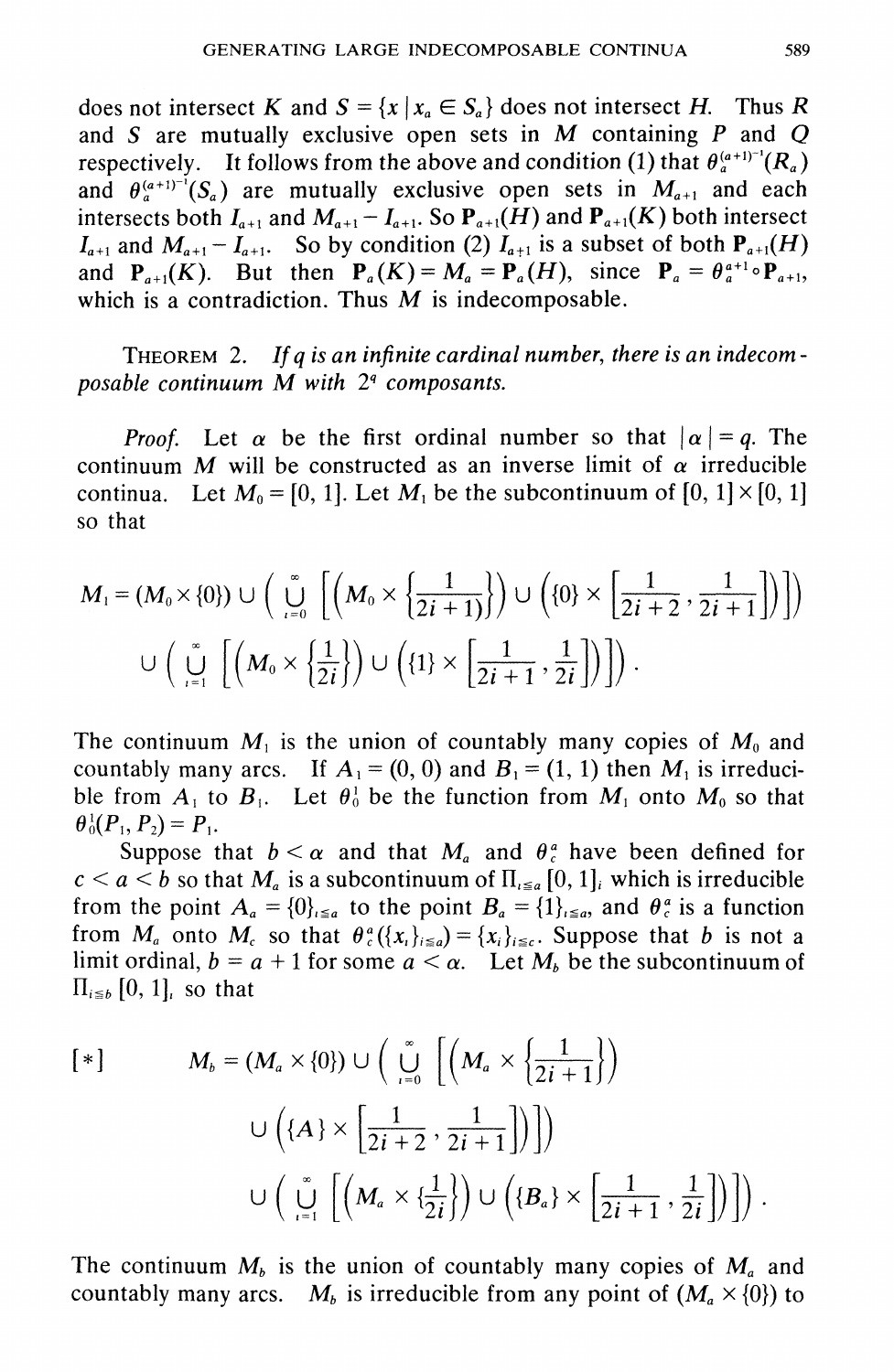the point  $(B_a \times \{1\})$ . Let  $A_b = A_a \times \{0\}$  and  $B_b = B_a \times \{1\}$ . Let  $\theta_a^b$  be the function from  $M_h$  onto  $M_a$  so that if  $\{x_i\}_{i\leq b} \in M_b$  then  $\theta_a^b(\{x_i\}_{i\leq b}) = \{x_i\}_{i\leq a}$ . If  $c < a$  define  $\theta_c^b$  to be the function  $\theta_a^b \circ \theta_c^a$ .

Suppose that b is a limit ordinal. Let  $M'_b$  be the continuum  $M'_b = \lim \{ M_a, \theta \}_{a \le b}$ . Let  $A'_b$  denote the point P so that  $P_a(P) = A_a$  and let  $B'_b$  denote the point P so that  $P_a(P) = B_a$ . Then  $M'_b$  is irreducible from  $A'_b$ to  $B'_b$  since for each  $a < b M_a$  is irreducible from  $P_a(A'_b)$  to  $P_a(B'_b)$ . Let  $L_b$  denote the function from  $M'_b$  into  $\Pi_{i [0, 1]<sub>i</sub> so that if  $P \in M'_b$  then$  $L_b(P) = {\pi_i(P_i)}_{i \le b}$  where  $P_i$  is the *i*th coordinate of the point P,  $P_i = P_i(P)$ . Note that  $P_i(P) \in M_i \subset \prod_{k \leq i} [0, 1]_k$ .  $L_b$  is a homeomorphism because if P is a point of  $M'_b$  and  $i < j < b$  then  $\pi_a(\mathbf{P}_i(P)) = \pi_a(\mathbf{P}_i(P))$  for all  $a \leq i$ ; in other words the ath coordinate in the cartesian product  $\Pi_{k\leq t}$  [0, 1], of  $P_t(P)$  is the same as the *a*th coordinate in  $\Pi_{k\leq t}$  [0, 1], of  ${\bf P}_i(P)$ . Then  $L_b(M'_b) \subset \Pi_{k \le b} [0, 1]_k$ .  $M_b$  is defined by replacing  $M_a$  by  $L_b(M_b)$  in [\*] above and  $A_a$  by  $L_b(A_b)$  and  $B_a$  by  $L_b(B_b)$ . So  $M_b$  is irreducible from any point of  $(L_b(M_b') \times \{0\})$  to the point  $(L_b(B_b') \times \{1\})$ . Let  $A_h = (L_h(A_h^t) \times \{0\})$  and  $B_h = (L_h(B_h^t) \times \{1\})$ . If  $a < b$  let  $\theta_a^b$  be the function from  $M_b$  onto  $M_a$  so that if  $\{x_i\}_{i \leq b} \in M_b$  then  $\theta_a^b(\{x_i\}_{i \leq b}) = \{x_i\}_{i \leq a}$ . For notational convenience, if b is a limit ordinal let  $M_{h-1}$  denote the space  $L_b(M_b)$  and let  $P_{b-1}$  denote the function  $f \circ P_b$  where f projects  $L_b(M'_b) \times [0, 1]$  onto  $L_b(M'_b) \times \{0\}.$ 

Let  $\overline{M} = \lim_{n \to \infty} \{M_a, \theta\}_{a \leq \alpha}$ . If for each  $a, I_a = M_{a-1} \times \{0\}$  then M and the collection  $\{I_a\}_{a\leq \alpha}$  satisfy the hypothesis of Theorem 1 because  $M_a$  is irreducible from the point  $B_a$  to each point of  $I_a$ . Thus M is indecomposable. If  $P \in M$  let  $P_{\gamma}$  denote  $P_{\gamma}(P)$ . Let L denote the projection  $L_{\alpha}$  as defined above.

Suppose x is a point of M and  $w_x$  is the set to which P belongs if and only if there exists a  $\beta < \alpha$  so that if  $\beta < \gamma < \alpha$  then  $\pi_a(P_x) = \pi_a(x)$  for all a so that  $\beta < a \leq \gamma$ . Equivalently:  $w_x$  is the point set to which P belongs if and only if there exists a  $\beta < \alpha$  so that  $\pi_a(L(P)) = \pi_a(L(x))$ for all  $a > \beta$ . The set  $w_r$  will be shown to be the composant of M containing  $x$ .

Suppose  $P \in w_x$ . Then there exists a  $\beta < \alpha$  so that  $\pi_a(L(P))$  =  $\pi_a(L(x))$  for all  $a > \beta$ . Then  $\{y \mid y \in M \text{ and } (y_\gamma)_a = (x_\gamma)_a \text{ for all } a \text{ such that }$ that  $\beta < a \leq \gamma$  is a proper subcontinuum of M containing x and P. The following lemma implies that  $w_x$  is a composant.

LEMMA A. If I is a proper subcontinuum of M containing the point  $x$ then there exists a  $\beta < \alpha$  so that if  $\beta < \gamma < \alpha$  then  $\pi_a(\mathbf{P}_{\gamma}(I)) = \pi_a(x_{\gamma})$  for all a so that  $\beta < a \leq \gamma$ ; (or, there exists a  $\beta < \alpha$  so that  $\pi_a(L(I))$  =  $\pi_a(L(x))$  for all a so that  $\beta < a < \alpha$ .)

*Proof.* Suppose that  $I$  is a subcontinuum of  $M$  containing the point Then there exists an element  $\beta < \alpha$  so that  $P_{\beta}(I) \neq M_{\beta}$ . Suppose that  $\mathfrak{X}.$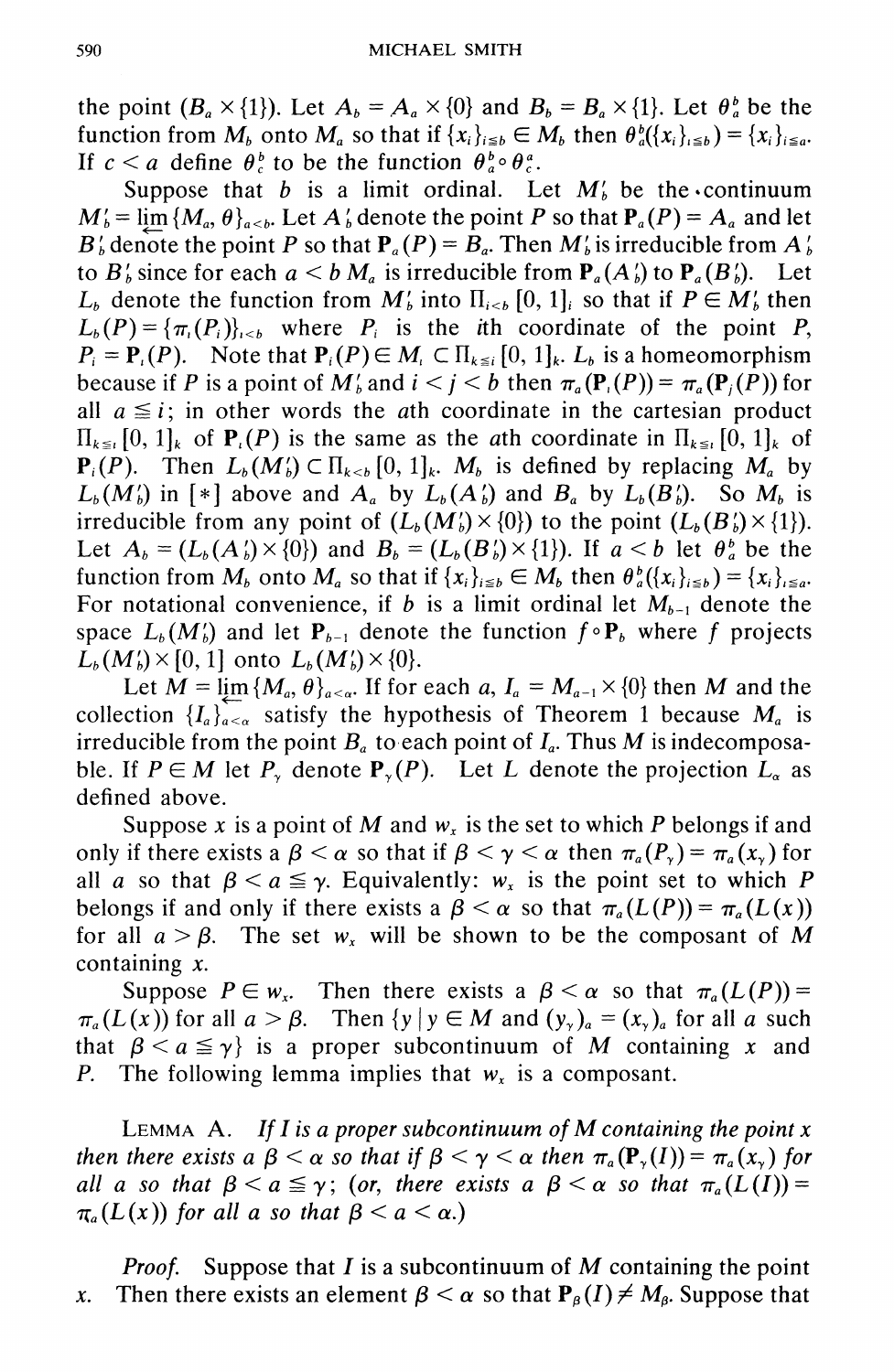the lemma is false. Then there exists a first element  $a_1 > \beta$  so that  $\pi_{a}(L(I))$  is non-trivial. Likewise there is a first element  $a_2$  after  $a_1$  and a first element a, after a, so that  $\pi_{\alpha}(L(I))$  and  $\pi_{\alpha}(L(I))$  are non-trivial,  $\beta < a_1 < a_2 < a_3$ .

Let  $\gamma > a_3$ . Suppose  $0 \in \pi_{a_i}(\mathbf{P}_{\gamma}(I))$  for some  $i = 1, 2, 3$ . Then there is a number t distinct from 0 in  $\pi_a(\mathbf{P}_v(I))$ . But  $\mathbf{P}_v(I)$  intersects  $M_{a-1} \times \{0\}$  and  $M_{a} - (M_{a-1} \times \{0\})$ , so  $M_{a-1} \times \{0\} \subset \mathbf{P}_{a}(I)$ . Thus  $M_{\beta} \subset$  $P_{\beta}(I)$  which is a contradiction.

Suppose  $1 \in \pi_{\alpha}(\mathbf{P}_{\gamma}(I))$ . Then there is a number  $t < 1$  in  $\pi_{\alpha}(\mathbf{P}_{\gamma}(I))$ . But there is a number  $r \geq t$  so that  $\{A_{a-1}\}\times [r, 1] \subseteq P_{a_2}(I)$ , this follows from the construction of  $M_{a_2}$ . Then  $0 \in \pi_{a_1}(\mathbf{P}_{a_2}(I))$  since  $A_{a_2-1} = \{0\}_{1 \le a_2}$ and this is a contradiction. So  $1 \notin \pi_{\alpha_2}(\mathbf{P}_{\gamma}(I))$ . Similarly  $1 \notin \pi_{\alpha_3}(\mathbf{P}_{\gamma}(I))$ .

Suppose  $0 < t_1 < t_2 < 1$  and  $[t_1, t_2] \subset \pi_{a_3}(\mathbf{P}_{\gamma}(I))$ . But  $\mathbf{P}_{a_3}(I)$  does not intersect any of the sets  $\{A_{a-1}\}\times[1/(2i+2), 1/(2i+1)]_{i=0}^{\infty}$  or any of the sets  $\{B_{n-1}\}\times[1/(2i+1),1/2i]\}_{i=1}^{\infty}$ , or else either 0 or 1 would belong to  $\pi_{\omega}(\mathbf{P}_{\omega}(I))$ . Then  $\mathbf{P}_{\omega}(I)$  must be a subset of  $M_{\omega} \times \{1/k\}$  for some integer  $k > 1$ . But  $\pi_a(P_{a_0}(I)) = \pi_a(P_{\gamma}(I))$  for  $a \le a_3$  so  $\pi_{a_0}(P_{\gamma}(I)) = 1/k$  which is a contradiction. So the lemma must be true.

LEMMA B. Suppose q is a cardinal number and  $\alpha$  is the first ordinal number so that  $q = |\alpha|$ . Then there exists a collection G of functions from  $\alpha$  into the set {0, 1} of cardinality 2<sup>*a*</sup> so that if f and g belong to G then the set  $\{x \mid x \in \alpha \text{ and } f(x) \neq g(x)\}\$ is cofinal in  $\alpha$ .

*Proof.* Let T be a bijection from  $\alpha \times \alpha$  onto  $\alpha$ . If  $a \in \alpha$  then the set  $T({a} \times \alpha)$  is cofinal in  $\alpha$ . Suppose that S is a subset of  $\alpha$ , let  $f_s$  be the function from  $\alpha$  into  $\{0, 1\}$  so that  $f_s(t) = 1$  if and only if  $t \in T(S \times \alpha)$ . Let  $G = \{f_s | S \text{ is a subset of } \alpha\}$ . Suppose  $S_1$  and  $S_2$  are two distinct subsets of  $\alpha$  and  $\alpha$  is an element of  $S_1$  not in  $S_2$ . Then  $f_{s_1}(T(\lbrace a \rbrace \times \alpha)) = 1$  and  $f_{s_2}(T(\lbrace a \rbrace \times \alpha)) = 0$  so  $\lbrace x \mid x \in \alpha$  and  $f_{s_1}(x) \neq f_{s_2}(x) \rbrace$ contains the set  $T({a} \times \alpha)$  which is cofinal in  $\alpha$ . Thus  $|G| = 2^q$  and the lemma is proven.

The continuum M was constructed so that every function from  $\alpha$ into the set  $\{0, 1\}$  belongs to  $L(M)$ . If q is a cardinal number and  $\alpha$  is the first ordinal number so that  $q = 2^{|\alpha|}$  then, by Lemma B, the number of composants of M is at least  $2^{|a|}$ . If c denotes the cardinality of [0, 1] then M has cardinality at most  $c^{|\alpha|}$ . But  $2^{|\alpha|} = c^{|\alpha|}$ , so M has  $2^{|\alpha|}$ composants.

Notation: If  $\lambda$  is a limit ordinal let  $M_{\lambda}$  denote the indecomposable continuum obtained by the construction of Theorem 2 with  $\lambda = \alpha$ .

COROLLARY 2.1. If X is a continuum then X is homeomorphic to a retract of an indecomposable continuum with an arbitrarily large number of composants.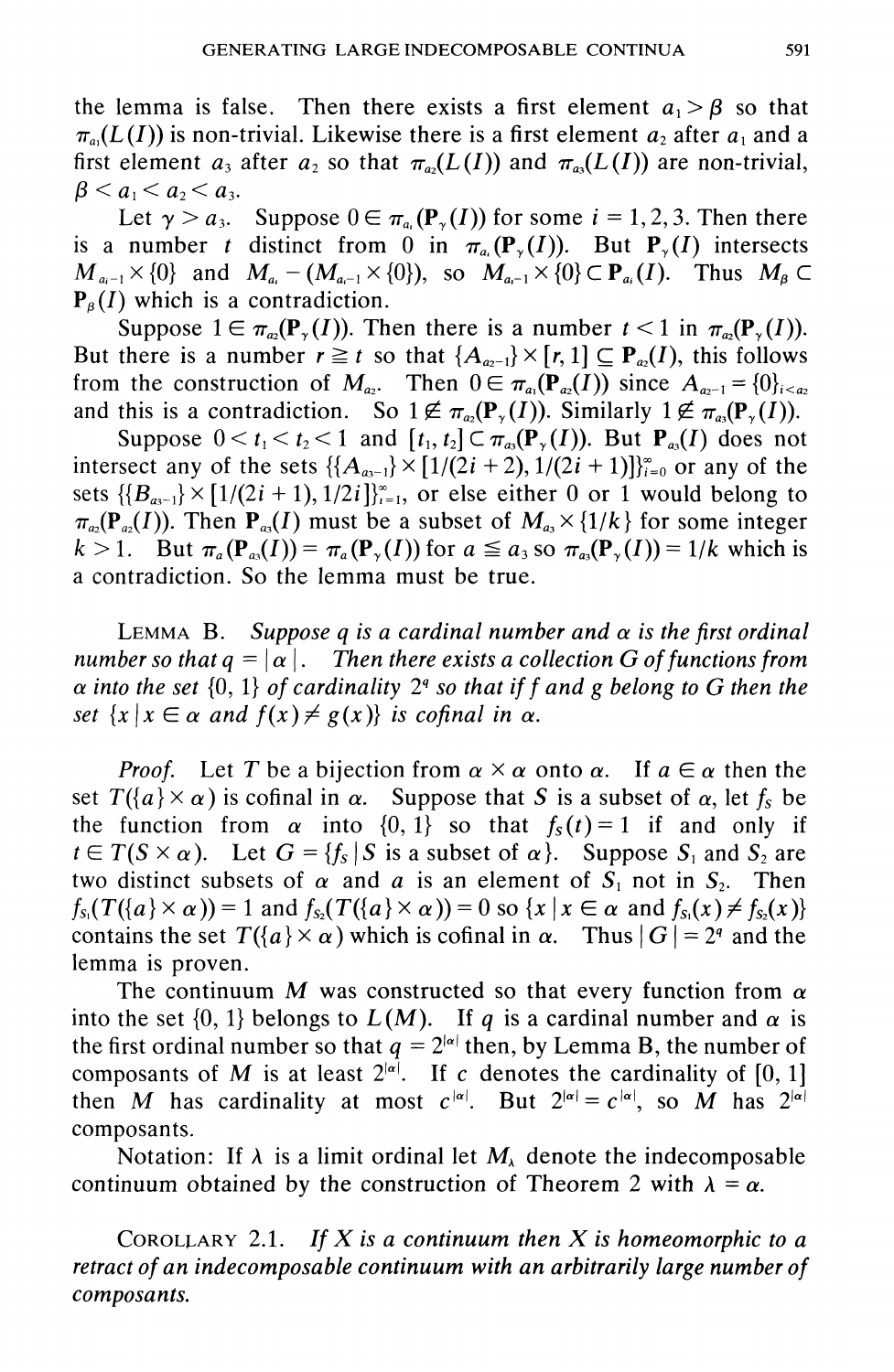*Proof.* It follows from the construction in [3] that X is homeomorphic to a retract of an irreducible continuum  $Y$ . Then if  $Y$  is irreducible from the point A to the point B merely replace  $M_0$  by Y and  $\{0\}$  and  $\{1\}$ by  $A$  and  $B$  respectively in the above construction.

COROLLARY 2.2. There exists a non-metric continuum each proper subcontinuum of which is metric.

*Proof.* Consider  $M_{\text{av}}$ , where  $\omega_1$  is the first uncountable ordinal.  $Bv$ Lemma A, if I is a proper subcontinuum of M there is a point  $x \in M$  and an element  $\beta < \omega_1$  so that  $\pi_a(L(I)) = \pi_a(x)$  for all a so that  $\beta < a <$ Thus  $L(I)$  is embedded in  $\prod_{\alpha \leq \beta} [0,1]_a \times (\{\pi_a(L(x))\}_{a \leq \beta})$ . So I is  $\omega_{1}$ . homeomorphic to a subset of the cartesian product of countably many intervals and hence is metric. For each  $a < \omega_1$  let  $x_a$  be the point of  $\Pi_{\epsilon \leq \omega}$  [0, 1], which is 1 at the *a*th coordinate and is 0 elsewhere. Then the set  $\{x \mid x = x_a, a < \alpha\}$  is an uncountable set of points in  $L(M)$  which contains none of its limit points. Thus  $L(M)$  is not metric.

Observation 1. If  $X$  is a non-metric continuum and every proper subcontinuum of  $X$  is metric then  $X$  is indecomposable.

*Observation* 2. The continuum  $M_{\omega_1}$  has  $2^{\kappa_1}$  composants, and  $c \leq$  $2^{\mathbf{k}_1} \leq 2^c$ . Thus the continuum could have c or  $2^c$  composants depending on which axioms of set theory are assumed. It is also possible that neither equality holds.

COROLLARY 2.3. There exists a continuum M every proper subcontinuum of which is less numerous than M.

*Proof.* Let  $\alpha$  be the first ordinal number so that  $2^c < 2^{|\alpha|}$ , where c is the cardinality of the interval [0, 1]. Then if  $\beta < \alpha$ ,  $2^{|\beta|} < 2^{|\alpha|}$ . Consider the continuum  $M_a$  constructed above.  $M_a$  contains at least  $2^{|a|}$ points. By Lemma A, if  $I$  is a proper subcontinuum of  $M$  there exists a point  $x \in M$  and an element  $\beta < \alpha$  so that  $\pi_a(L(I)) = \pi_a(x)$  for all a so that  $\beta < a < \alpha$ . Thus  $L(I)$  is embedded in  $\Pi_{a \leq \beta}[0,1]_a \times (\{\pi_a(L(x))\}_{a \leq \alpha})$ . So I has at most  $c^{|\beta|}$  points and  $c^{|\beta|} \le 2^c < 2^{|\alpha|}$ . Again observe that any continuum having this property must be indecomposable.

THEOREM 3. Suppose q is a cardinal number,  $\alpha$  is the first ordinal number so that  $|\alpha|=q$ , and C is a composant of M<sub>a</sub>. If  $H \subset C$  and  $|H| < \alpha$  then  $\overline{H} \subset C$ .

*Proof.* Suppose  $H \subset w_{x}$ . It follows from the definition of  $w_{x}$  that there exists a  $\beta < \alpha$  so that if  $P \in H$  then  $\pi_a(L(P)) = \pi_a(L(x))$  for all a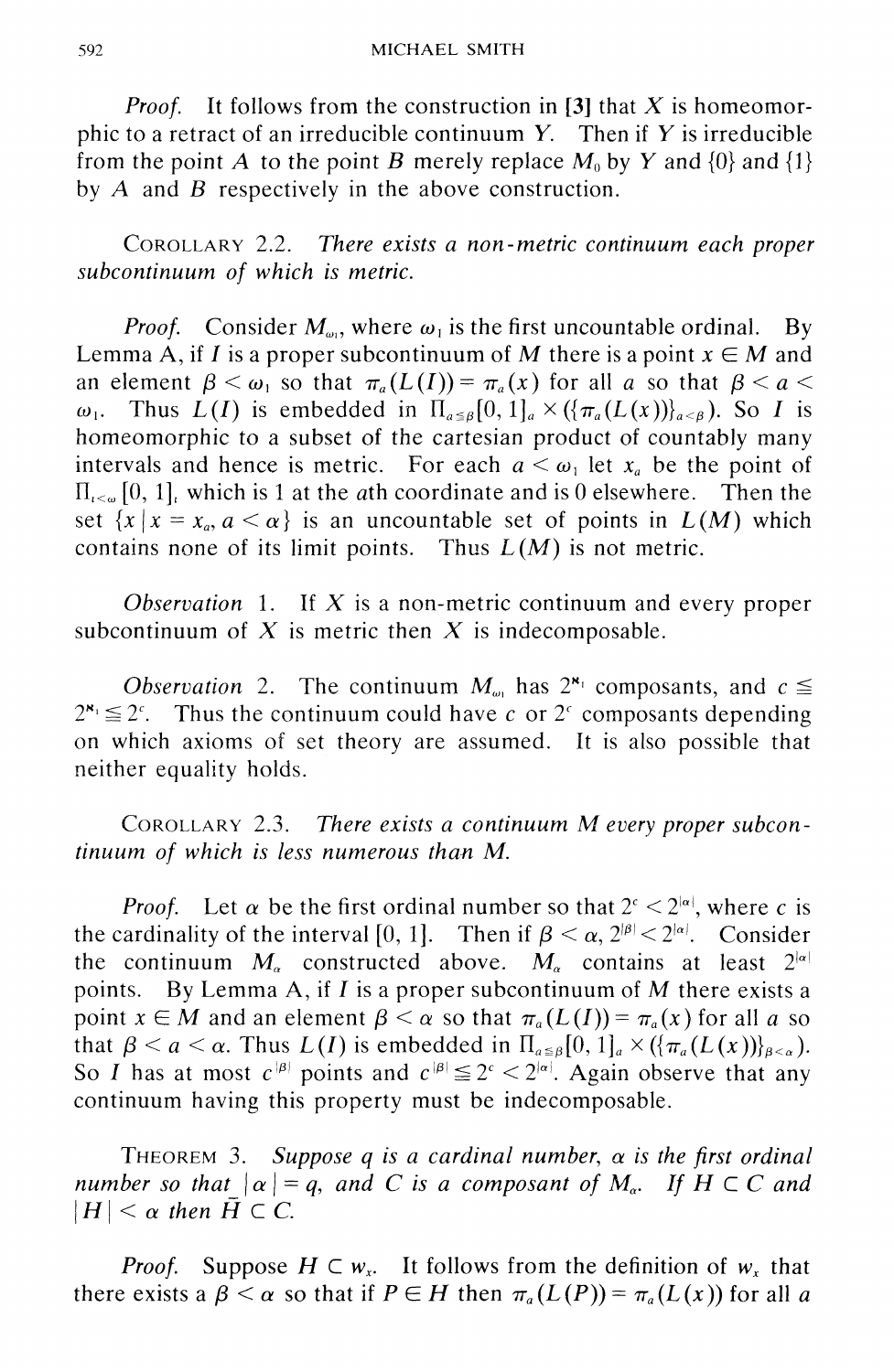so that  $\beta < a < \alpha$ . Suppose  $Q \in M - w_r$ . Then there exists a  $\delta > \beta$  so that  $\pi_{\delta}(L(Q)) \neq \pi_{\delta}(L(x))$ . Let  $S_{\delta}$  be a region in [0, 1], containing  $\pi_{\delta}(L(\theta))$  and not  $\pi_{\delta}(L(x))$ . Then  $R = \{Z \mid \pi_{\delta}(Z) \in S\}$  is an open set in  $L(M)$  containing  $L(Q)$  but no point of  $L(H)$ . So  $Q \notin H$ . So  $H \subseteq w_r$ .

DEFINITION. The subset H of the Hausdorff space X is said to be conditionally compact if and only if it is true that every infinite subset of  $H$  has a limit point in  $H$ .

COROLLARY 3.1. There exists a conditionally compact indecomposable connected Hausdorff space with only one composant.

*Proof.* By Theorem 3 any composant of  $M_{\omega_1}$  is such a space.

### **REFERENCES**

1. D. P. Bellamy, Mappings of indecomposable continua, Proc. Amer. Math. Soc., 30 (1971),  $179 - 180.$ 

2. S. Eilenberg and N. Steenrod, Foundations of Algebraic Topology, Princeton University Press, Princeton, New Jersey, 1952.

3. G. R. Gordh, Jr., Every continuum is a retract of some irreducible indecomposable continuum, Colloquia Mathematica Societaties Janos Bolyai, 8 (1972), 347-340.

4. R. L. Moore, Foundations of point set theory, Amer. Math. Soc. Colloq. Pub. XIII, Revised edition, Providence R. I., 1962.

Received June 23, 1975 and in revised form October 31, 1975.

**AUBURN UNIVERSITY**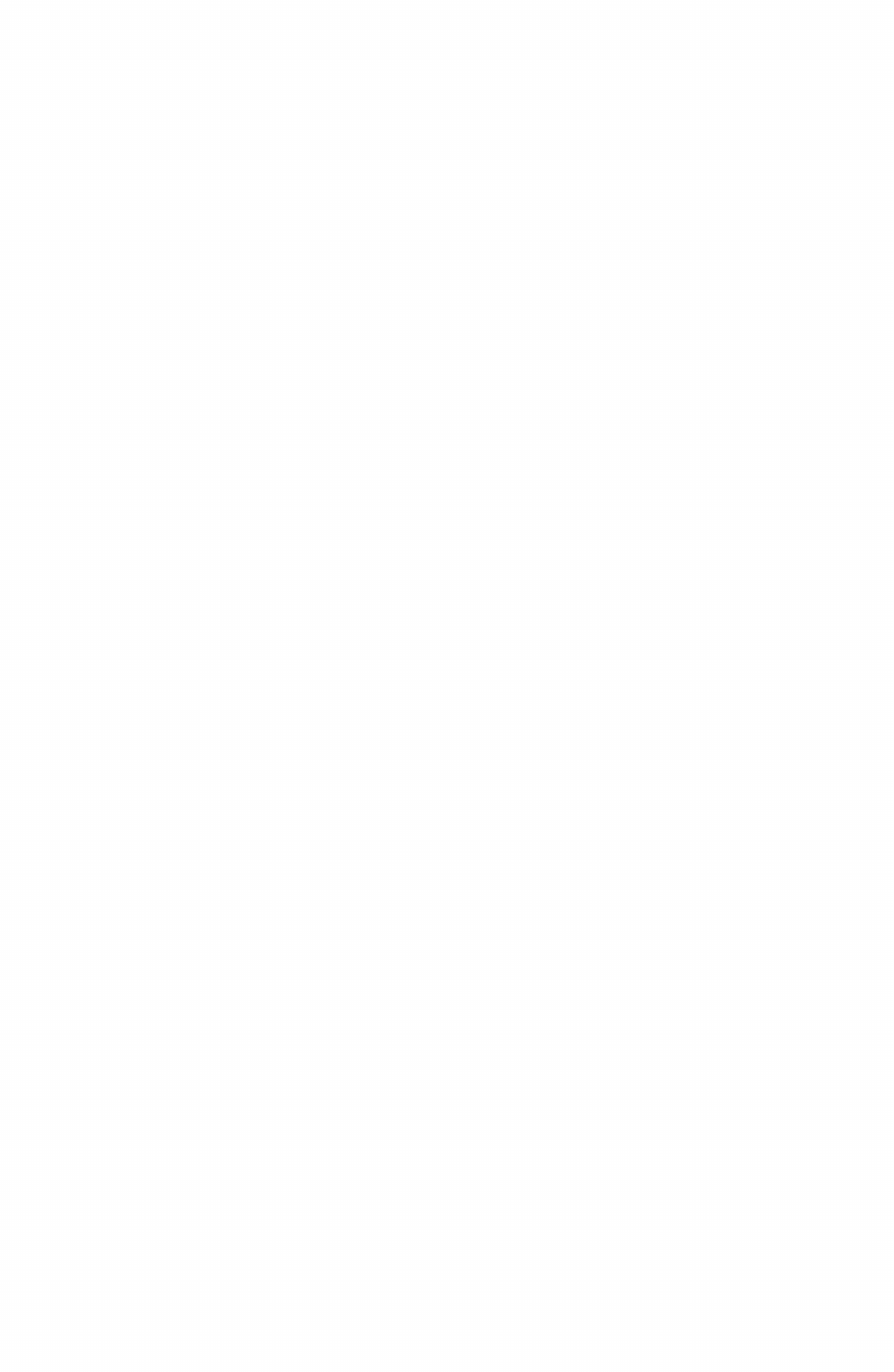## PACIFIC JOURNAL OF MATHEMATICS

#### EDITORS

RICHARD ARENS (Managing Editor) University of California Los Angeles, California 90024

J. DUGUNDJI

Department of Mathematics University of Southern California Los Angeles, California 90007

D. GILBARG AND J. MILGRAM Stanford University Stanford, California 94305

#### ASSOCIATE EDITORS

E. F. BECKENBACH

R. A. BEAUMONT University of Washington Seattle, Washington 98105

B. H. NEUMANN F. WOLF K. YOSHIDA

#### SUPPORTING INSTITUTIONS

UNIVERSITY OF BRITISH COLUMBIA CALIFORNIA INSTITUTE OF TECHNOLOGY UNIVERSITY OF CALIFORNIA MONTANA STATE UNIVERSITY UNIVERSITY OF NEVADA NEW MEXICO STATE UNIVERSITY OREGON STATE UNIVERSITY UNIVERSITY OF OREGON OSAKA UNIVERSITY UNIVERSITY OF SOUTHERN CALIFORNIA STANFORD UNIVERSITY UNIVERSITY OF HAWAII UNIVERSITY OF TOKYO UNIVERSITY OF UTAH WASHINGTON STATE UNIVERSITY UNIVERSITY OF WASHINGTON **• \* •** AMERICAN MATHEMATICAL SOCIETY

The Supporting Institutions listed above contribute to the cost of publication of this Journal, but they are not owners or publishers and have no responsibility for its contents or policies.

Mathematical papers intended for publication in the *Pacific Journal of Mathematics* should be in typed form or offset-reproduced (not dittoed), double spaced with large margins. Underline Greek letters in red, German in green, and script in blue. The first paragraph or two must be capable of being used separately as a synopsis of the entire paper. Items of the bibliography should not be cited there unless absolutely necessary, in which case they must be identified by author and Journal, rather than by item number. Manuscripts, in duplicate, may be sent to any one of the four editors. Please classify according to the scheme of Math. Reviews, Index to Vol. 39. All other communications should be addressed to the managing editor, or Elaine Barth, University of California, Los Angeles, California, 90024.

100 reprints are provided free for each article, only if page charges have been substantially paid. Additional copies may be obtained at cost in multiples of 50.

The *Pacific Journal of Mathematics* is issued monthly as of January 1966. Regular subscription rate: \$ 72.00 a year (6 Vols., 12 issues). Special rate: *%* 36.00 a year to individual members of supporting institutions.

Subscriptions, orders for back numbers, and changes of address should be sent to Pacific Journal of Mathematics, 103 Highland Boulevard, Berkeley, California, 94708.

PUBLISHED BY PACIFIC JOURNAL OF MATHEMATICS, A NON-PROFIT CORPORATION Printed at Jerusalem Academic Press, POB 2390, Jerusalem, Israel.

> Copyright © 1976 Pacific Journal of Mathematics All Rights Reserved